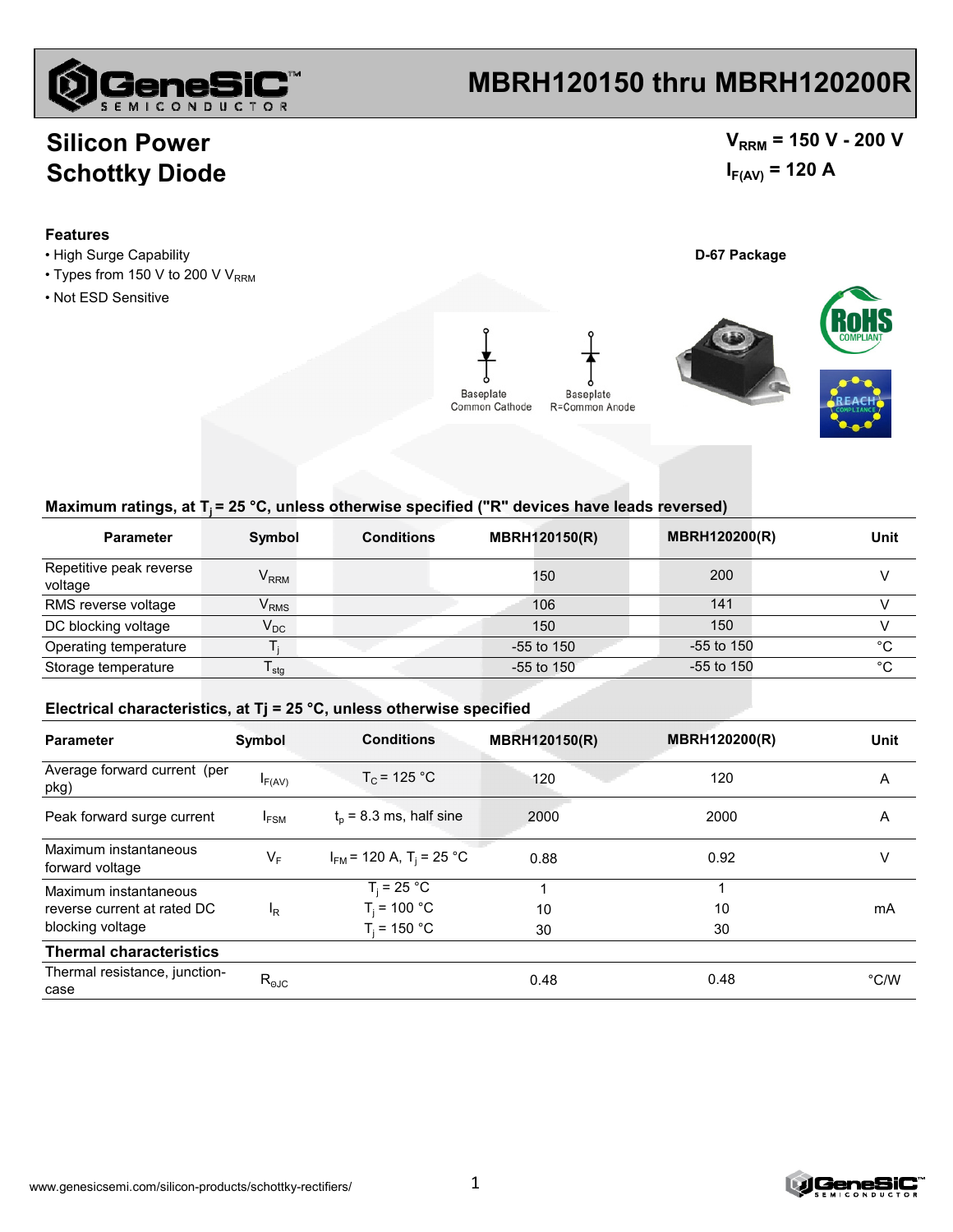

# **MBRH120150 thru MBRH120200R**





Instantaneous Forward Voltage - Volts









Reverse Voltage - Volts(%)